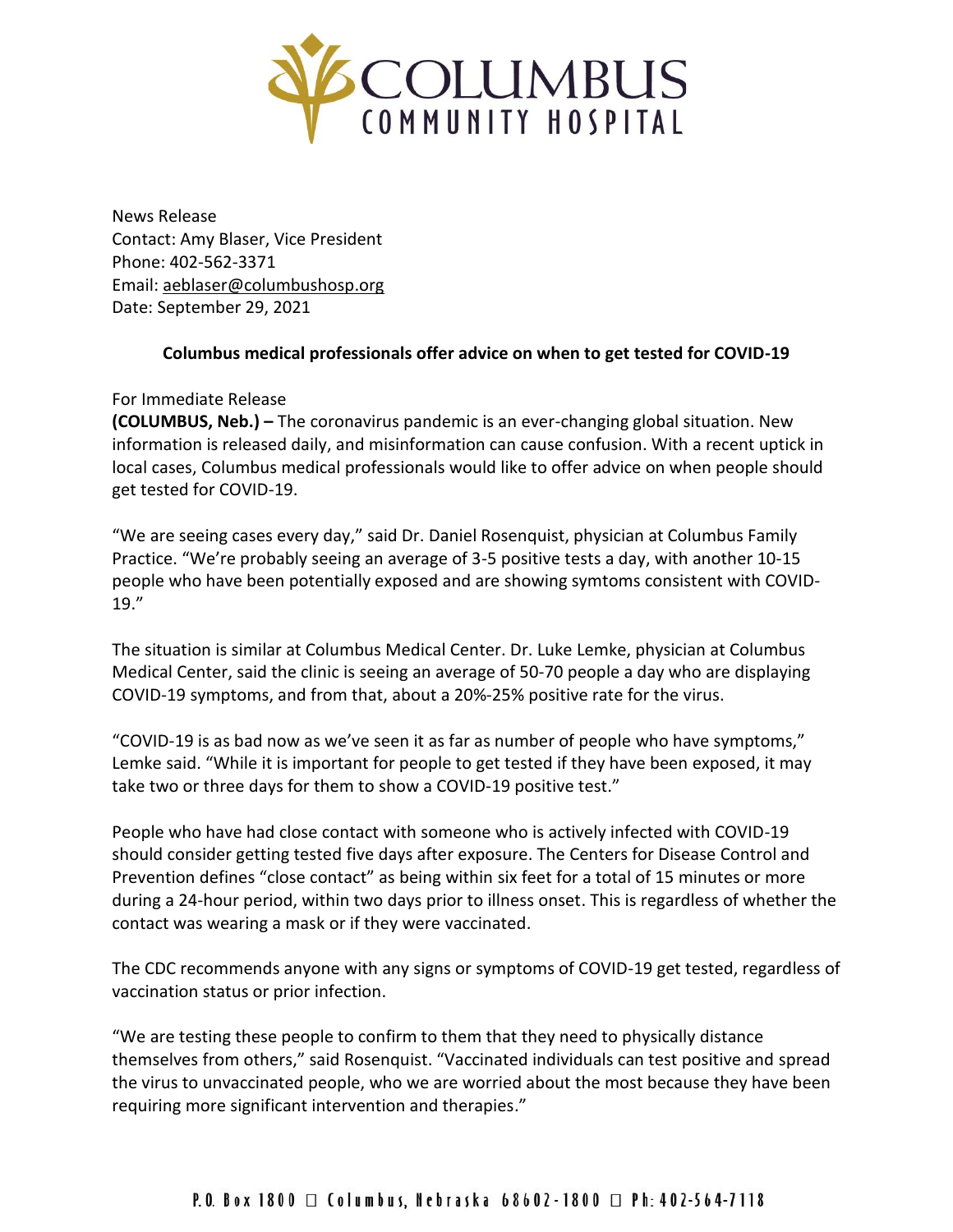

"If a person tests positive for COVID-19, they still need to isolate, even if they have been vaccinated," Lemke said. "If they are unvaccinated and test positive, they need to contact their physician for further instructions or treatment."

If someone is not sure whether they have been exposed, but is showing signs of COVID-19, they should be tested. Symptoms of COVID-19 vary and could include, but are not limited to, the following:

- Fever or chills.
- Cough.
- Shortness of breath or difficulty breathing.
- Fatigue.
- Muscle or body aches.
- Headache.
- New loss of taste or smell.
- Sore throat.
- Congestion or runny nose.
- Nausea or vomiting.
- Diarrhea.

Rosenquist stresses the importance of COVID-19 testing for the overall health of our community, but also for the mental wellness of our health care workers.

"I'm really concerned about the overall mental health of the health care industry," he said. "Physicians, advanced care providers, nurses and other staff get attached to their patients, and it falls on them to watch people suffer and know they didn't have to."

As a general rule of thumb, Columbus medical professionals recommend the below guidelines on when to get tested for COVID-19.

## **Guidelines for COVID-19 testing**

- Anyone with any signs or [symptoms of COVID-19](https://www.cdc.gov/coronavirus/2019-ncov/symptoms-testing/symptoms.html?CDC_AA_refVal=https%3A%2F%2Fwww.cdc.gov%2Fcoronavirus%2F2019-ncov%2Fabout%2Fsymptoms.html%22%20%5C) should get tested, regardless of vaccination status or prior infection.
- For people with symptoms, vaccinated or not, a negative rapid COVID-19 test doesn't completely rule out the illness. It may still be recommended to complete a send-out test and continue quarantine until it is appropriate to return to work or school.

## **After a known exposure to COVID-19**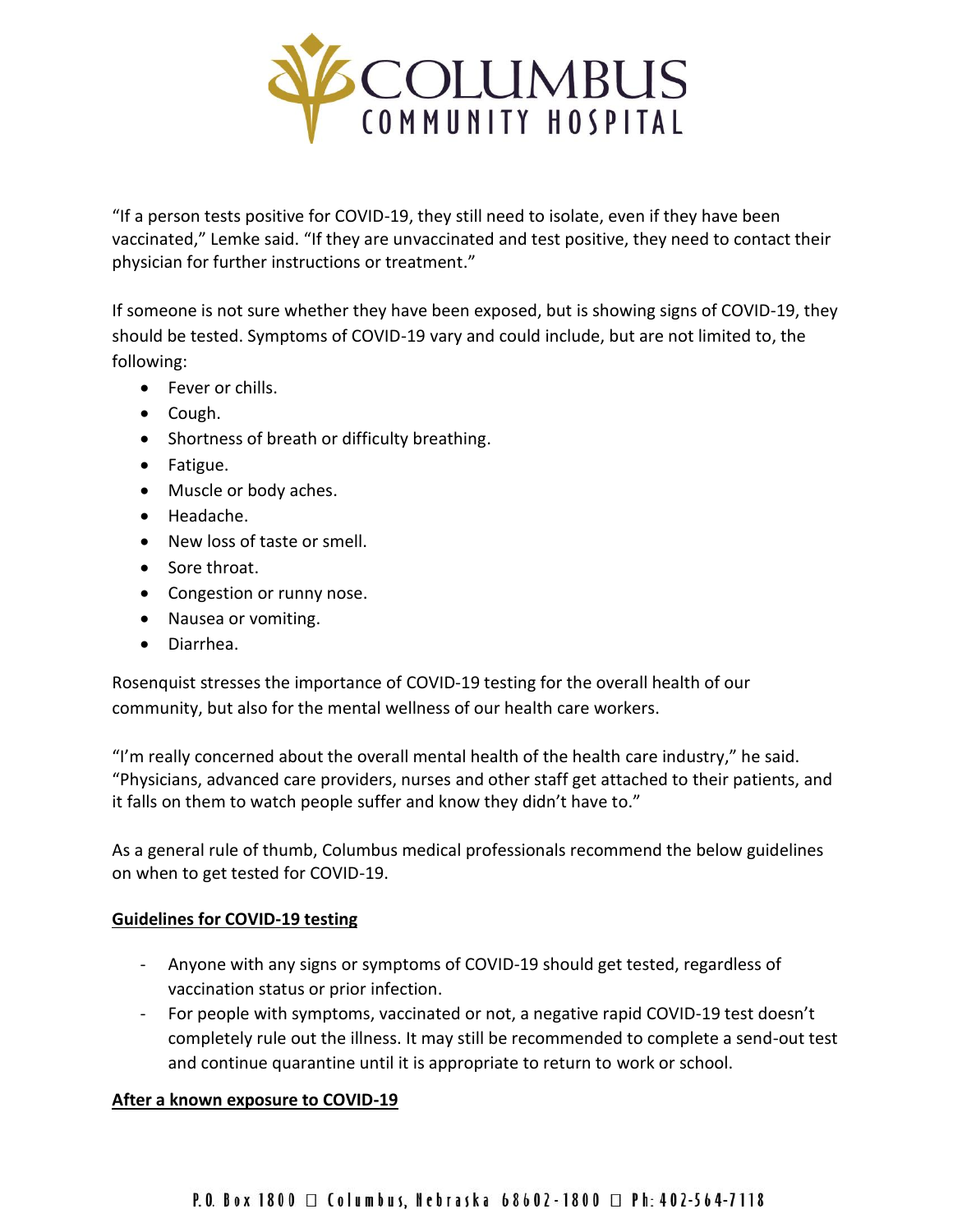

- A vaccinated person who is not showing symptoms may continue to go to work or school, while wearing a mask and closely monitoring for symptoms for 14 days.
	- o At least three days after the last exposure, the person in question should consider having a COVID-19 PCR test to make sure they are not an asymptomatic carrier.
		- It is not recommended to test earlier than three days after the exposure if a person is not experiencing symptoms.
	- $\circ$  The best test for a post-exposure asymptomatic person is the send-out COVID-19 PCR test. It is the most accurate, and is recommended in this situation to have the best chance at identifying an asymptomatic carrier.
		- The send-out test will not affect a person's status while theywait for the results. That person may continue to go to work and school, as long as they wear a mask and have no symptoms.
		- The testing method is up to each person's medical provider. If the unvaccinated, asymptomatic person develops any symptoms, that person should self-quarantine and seek testing.
- An unvaccinated person who is not showing symptoms will need to quarantine and may get a COVID-19 PCR test at a minimum of five days or longer after exposure. This will likely be a send-out COVID-19 test because of the accuracy of this test in this situation.
	- o This person should quarantine until their test results are reported.
		- If the test is negative and this person remains asymptomatic, they may return to work or school on the eighth day after exposure, and as long as they continue to wear a mask and remain symptom-free for 14 days.
		- Theymust wait until the test results are returned and reported as negative. This may be longer than they expect, but it is the best and most accurate way to return to activity safely.
		- If the unvaccinated person develops symptoms after a negative result is reported, they should seek retesting at that time and restart quarantine. It is not recommended to perform a rapid COVID-19 test in the cases of unvaccinated individuals who have exposure to individuals with active COVID-19 illness, but ultimately, it is up to each person's medical provider.
- If an unvaccinated individual is in close contact with someone with active COVID-19 illness and chooses not to get tested, the current recommendations are to: